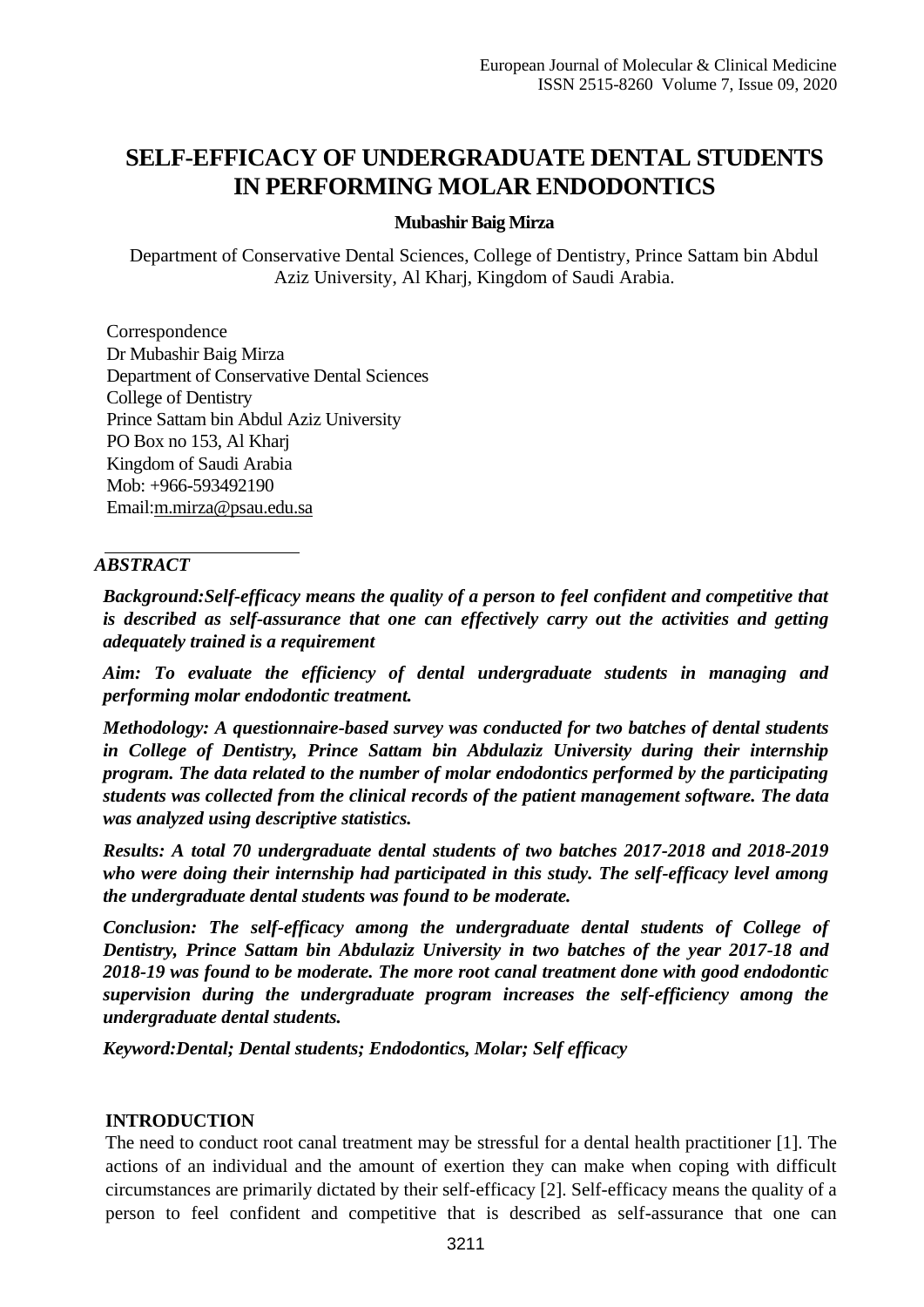effectively carry out the activities and getting adequately trained is a requirement [3]. While selfefficacy is a term closely linked to self-confidence, self-efficacy is built on the faith of a person that he or she will be successful. In the background of this study, it signifies to the capability of the dental practitioner to feel secured while performing root canal treatment [4]. While most general dental practitioners understand the significance of treatment quality [5] and believe that they are qualified to perform root therapy, they appear to perform root canal therapy with insufficient compliance to quality that is below the standard of treatment [6, 7]. It has been recorded that difficult cases are being sent to endodontic specialists [8]

The basic aim of dental education is to train the health practitioners to conserve and enhance the oral health status of individuals and the population [9] and to resume to acquire skills and experience in practice throughout their lifetime [4]. The dental school is responsible for delivering a high-quality teaching atmosphere and equipping students with enough clinical training [10]. There are contradictory reports on how satisfactorily, in their own opinion, students about to graduate or dental graduates were trained by their undergraduate endodontic education for their job as a general dental practitioner [11, 12]. Most of them encounter difficulties and not very sure about doing the difficult root canal treatment and also felt inefficient in administering simple treatments of the root canal as well [2].

Newly trained dentists are required to possess the expertise and experience to execute a wide variety of clinical dental procedures independently in compliance with the guidelines after a fiveyear dental education [3]. Study on the self-efficacy of general dental practitioners with respect to endodontics is lacking. In addition, regarding the self-efficacy of undergraduate dental students, not enough is known. Undergraduate dental programs are based on a list of competencies to be completed by the student in order to be able to function professionally in a dental practice after the graduation from the dental school [13]. Students who are with high self-efficacy perform demanding and complex tasks more easily than the students with low self-efficacy [14]. The selfefficacy of students is sensitive to changes in teaching strategies and perform a spontaneous role in the growth and usage of academic skills [14]. In addition, the greater the self-efficacy, the higher the persistence and the higher the opportunity that the assignment will be completed effectively [15].

This was questionnaire-based study that was conducted for two batches of dental students (College of Dentistry, Prince Sattam bin Abdulaziz University) during their undergraduate program. The main aim of the present study was to evaluate the efficiency of dental undergraduate students in managing and performing molar endodontic treatment related to the degree to which they obtained endodontic training.

## **METHODOLOGY**

The survey was done on 70 dental undergraduate students of two batch of the year 2017-18 and 2018-19 during their internship program from the College of Dentistry, Prince Sattam bin Abdulaziz University**.** The study was conducted to evaluate the efficiency of dental undergraduate students in managing and performing molar endodontic treatment**.** Ethical approval was obtained from Human Research Ethics Committee at Prince Sattam bin Abdul Aziz University

A validated structured self-administered questionnaire consisting of 10 questions with 4-point Likert scale was use evaluate the efficiency of dental undergraduate students in managing and performing molar endodontic treatment. An open-ended response option on questions with closed-end alternatives has been offered in order to obtain accurate information. This allowed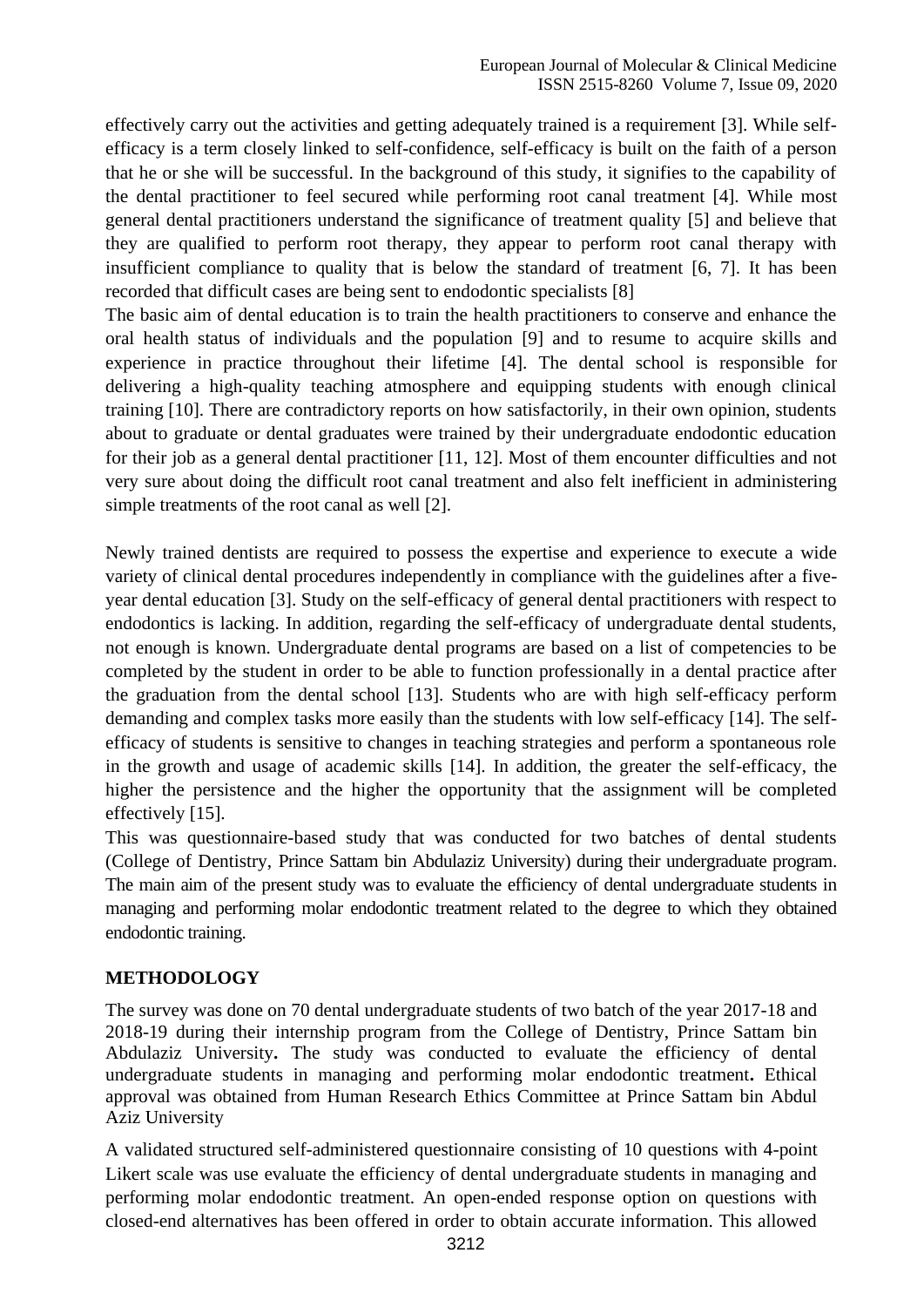the dental undergraduate students to respond if they did not feel that their opinion was balanced by the closed-ended options. In order to proceed to the next question, an answer to the previous questions had to be recorded. All dental undergraduate students who were doing internship after the final year of dental education program were included in the study.

Data collection was done by distributing a self-administered questionnaire to the dental undergraduate students who were posted in different departments of the institution during their internship program and the respective year of academic education. The students were informed, and the consent was obtained before the survey. The students were given the paper self-administered questionnaire that contained the General Endodontics self-efficacy scale. The data related to the number of molar endodontics performed by the participating students was collected from the clinical records of the patient management software**.** This questionnaire was having 10 questions on general endodontics like, I feel confident while root canal treating molars**,** I am confident to independently handle molar endodontics**,** I have the confidence to handle complex molar anatomy**,** When faced with difficult molars, I can confidently handle the situation**,** When in trouble while treating molars, I generally remain calm, When mishaps occur while treating molars, I usually don't require help**,** I am confident in handling any unforeseen situation while treating molars**,** When confronted with additional canals, I am confident in my approach, I am confident in reading the radiographs when performing molar endodonticsand I am confident about perfecting molar endodontics with more experience. A four-point Likert scale was coded as Not all true, Hardly true, Moderately true and Exactly true. The internal reliability of the General Endodontic self-efficacy scale was measured with Cronbach alpha between 0.76 to 0.90. The scoring was done as Not all true=1, Hardly true=2, Moderately true=3 and Exactly true=4. The total score is calculated by finding the sum of the all items. For the General Endodontic Self-Efficacy Scale, the total score ranges between 10 and 40, with a higher score indicating more self-efficacy [16].

#### **Statistical Analysis**

All Data was entered and analyzed using IBM SPSS version 26.0 software (IBM SPSS, Chicago, IL, USA software version 26.0). The descriptive analysis was done and expressed as mean, standard deviation (SD), frequency and percentage (%).

## **RESULTS**

A total 70 undergraduate dental students of two batches 2017-2018 and 2018-2019 who were doing their internship had participated in this study. All the undergraduate dental students participated in the survey (response rate 100%).

Table 1 and 2 demonstrate the descriptive statistics of undergraduate students of batch 2017-2018 and 2018-2019 with self-efficacy scale. The questions of the General Endodontic Self-Efficacy Scale together with the four-point Likert-type scale, Not all true, Hardly true, Moderately true and Exactly true. Majority of the students responded with moderately true option of the Likert scale.

Table 3 demonstrate the descriptive statistic of undergraduate dental students of batch 2017-2018 and batch 2018-2019 with self-efficacy level, mean self-efficacy score and number of molar RCT performed. The self-efficacy level was moderate among the undergraduate dental students.

#### **DISCUSSION**

Self-efficacy varies from self-belief, assumed power and perceptions of performance and is discriminatory in the prediction of a range of academic results [14]. In various educational studies,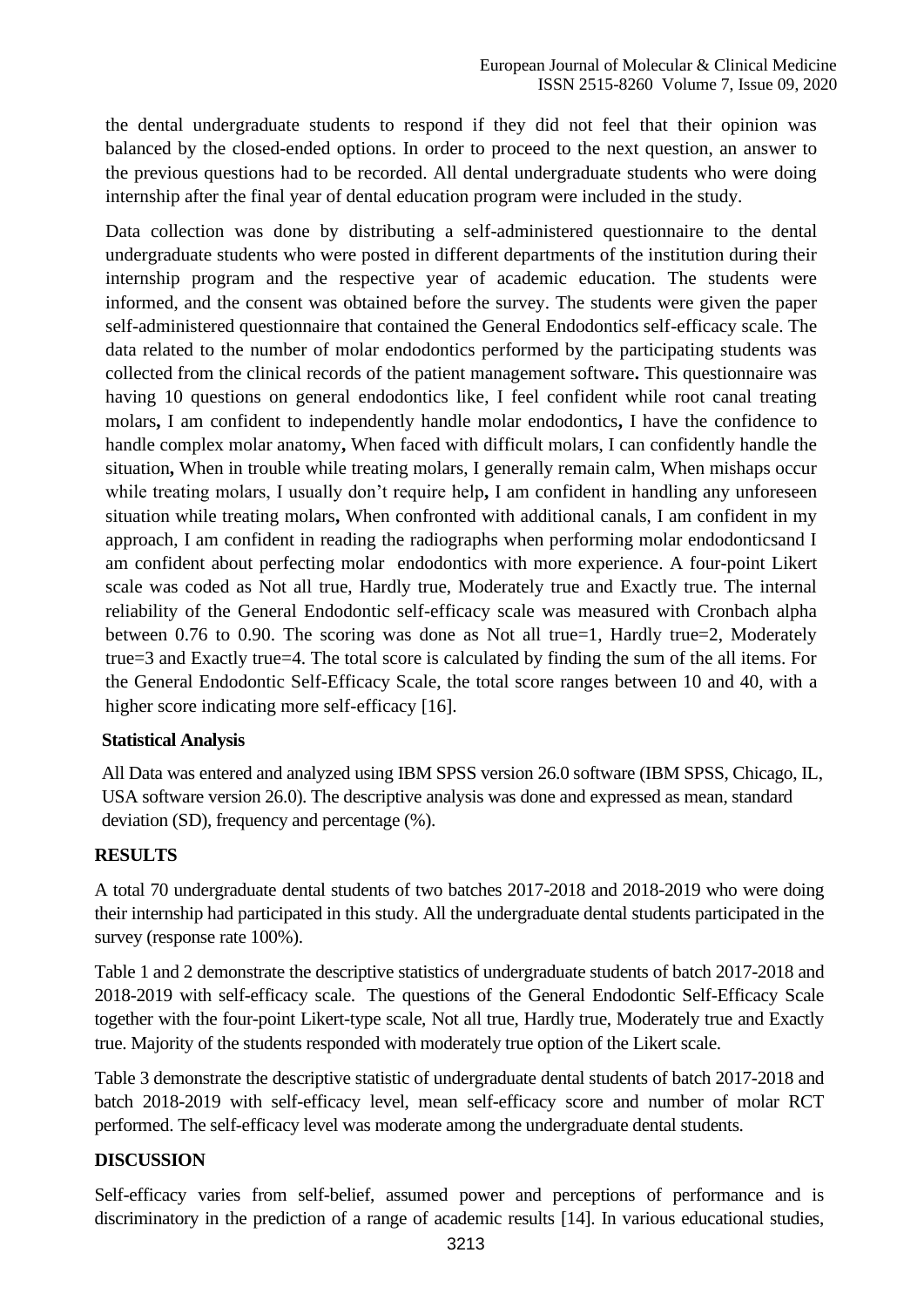self-efficacy is used both within and outside the medical ground and seems to be a reliable outcome measure for evaluating teaching strategies in endodontics too. The questionnaire needs to be tailored to tasks in order to use self-efficacy as an outcome metric [2]. The General Endodontic Self-Efficacy Scale is a valid and reliable method of testing the self-efficacy among the undergraduate dental students with Cronbach alpha between 0.76 to 0.90 which suggest that the internal consistency is good. The questionnaire contained 10 questions with four-point Likert scale that was coded as Not all true, Hardly true, Moderately true and Exactly true. Responses to the question provided to the dental undergraduate students showed they were moderately true to exactly true. Almost all the students were well satisfied with the suggested clinical training, number of lectures and literature. Due to positive experiences, self-efficacy increases, but it also decreases due to negative experiences, especially if they arise during the early course of events when there has been little or no positive experience [17].

Our study results show moderate self-efficacy level among the undergraduate dental students which agree with the studies conducted among Turkish population [17] and Netherlands population [2]. The reason might be good supervision of undergraduate dental students by teachers or endodontists with excellent clinical knowledge and experience. As all the undergraduate dental students had succeeded in the summative test, they are sufficiently skilled in performing root canal treatment. However almost all undergraduate dental students in this study have done more root canal procedures on patients during their dental training undergraduate course. This study revealed mean self-efficacy score 26.97 $\pm$ 4.70, similar result was found in a study conducted among Netherlands population [2]. One may presume that undergraduate dental students should increase self-efficacy by performing as many root canal treatments as possible, but not too complicated ones. The clinical experience in more complicated cases will make them more aware of the reality of dealing with such cases [18]. This study revealed that every undergraduate dental student had performed two root canal treatment each, the data was collected from the clinical records of the patient management software. The European Society of Endodontic guidelines had stated that students should be competent to perform root canal treatment on uncomplicated anterior and posterior teeth [19]. During undergraduate education, the value of performing root canal treatments on patients can simply be to transition from competent to self-efficacious rather than to improve the degree of competence, it is important for the undergraduate dental students to be aware of the limits of their abilities [20]. The results of the present study may be useful in developing undergraduate endodontic programs in order to improve the self-efficacy of undergraduate dental students in endodontics. It would be important to research the self-efficacy of students in other endodontic programs to better understand self-efficacy and how it is correlated with undergraduate education. Self-efficacy, measured using the Endodontic General Self-Efficacy Scale mentioned here, tends to be a useful indicator of outcome to assess the self-efficacy among the undergraduate dental students. The aim of endodontic education should therefore be to improve not only the abilities of the learners, but also their self-efficacy. The General Endodontic Self-Efficacy Scale should be used on larger populations in the future to study what factors offers the students that are required to improve their skills as well as they achieve high self-efficacy.

#### **CONCLUSION**

The self-efficacy level among the undergraduate dental students of College of Dentistry, Prince Sattam bin Abdulaziz University in two batches of the year 2017-18 and 2018-19 was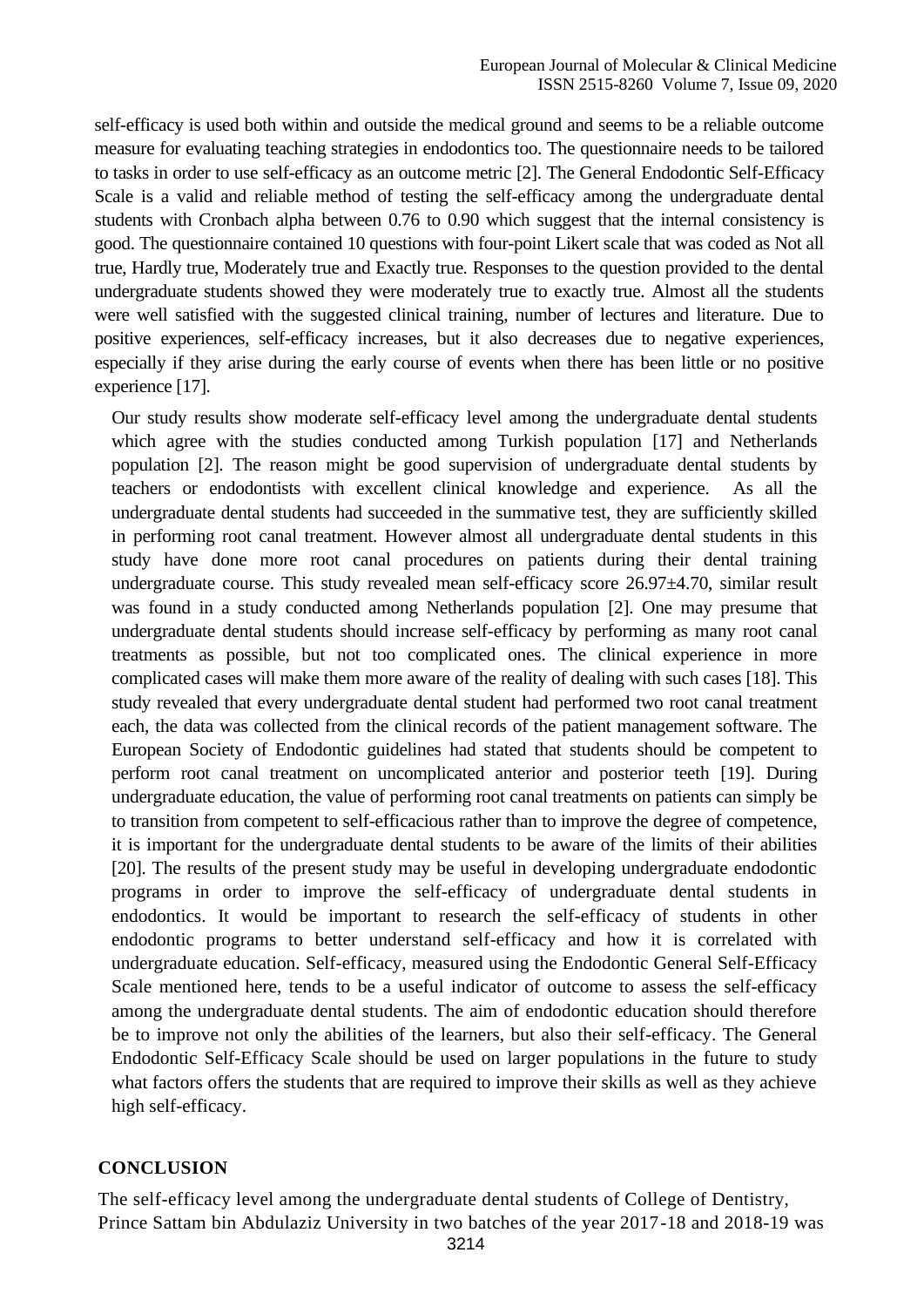found to be moderate. The more root canal treatment done with good endodontic supervision during the undergraduate program increases the self-efficiency among the undergraduate dental students.

## **CONFLICT OF INTEREST**

The authors state no conflict of interest.

### **Table 1:Descriptive statistics of the General Endodontic Self-Efficacy scale of undergraduate student 2017-2018 batch (***n***=33)**

| <b>Statements</b>                                                                 | Not all          | <b>Hardly</b>             | <b>Moderately</b>                | <b>Exactly</b>  | <b>Mean</b> | <b>SD</b> |
|-----------------------------------------------------------------------------------|------------------|---------------------------|----------------------------------|-----------------|-------------|-----------|
|                                                                                   | true<br>n(%)     | $true$ <i>n</i><br>$(\%)$ | true $n\left(\frac{0}{0}\right)$ | true $n$<br>(%) |             |           |
| I feel confident while root canal<br>treating molars                              | 2(6.1)           | 9(27.3)                   | 17(51.5)                         | 5(15.2)         | 2.75        | 0.79      |
| I am confident to independently<br>handle molar endodontics                       | 2(6.1)           | 7(21.2)                   | 20(60.6)                         | 4(12.1)         | 2.78        | 0.73      |
| I have the confidence to handle<br>complex molar anatomy                          | 5(15.2)          | 9(27.3)                   | 16(48.5)                         | 3(9.1)          | 2.51        | 0.87      |
| When faced with difficult molars, I<br>can confidently handle the situation       | 10(30.3)         | 6(18.2)                   | 15(45.5)                         | 2(6.1)          | 2.27        | 0.97      |
| When in trouble while treating<br>molars, I generally remain calm                 | 8(24.2)          | 6(18.2)                   | 14(42.4)                         | 5(15.2)         | 2.48        | 1.03      |
| When mishaps occur while treating<br>molars, I usually don't require help         | $\boldsymbol{0}$ | 7(21.2)                   | 22(66.7)                         | 4(12.1)         | 2.90        | 0.57      |
| I am confident in handling any<br>unforeseen situation while treating<br>molars   | 3(9.1)           | 6(18.2)                   | 22(66.7)                         | 2(6.1)          | 2.69        | 0.72      |
| When confronted with additional<br>canals, I am confident in my<br>approach       | $\boldsymbol{0}$ | 8(24.2)                   | 21(63.6)                         | 4(12.1)         | 2.87        | 0.59      |
| I am confident in reading the<br>radiographs when performing molar<br>endodontics | 3(9.1)           | 5(15.2)                   | 11(33.3)                         | 14(42.2)        | 3.09        | 0.97      |
| I am confident about perfecting<br>molar endodontics with more<br>experience      | 6(18.2)          | 4(12.1)                   | 21(63.6)                         | 2(6.1)          | 2.57        | 0.86      |

## **Table 2: Descriptive statistics of the General Endodontic Self-Efficacy scale of undergraduate student 2018-2019 batch (***n***=37)**

| <b>Statements</b>                                    | Not all<br>true | <b>Hardly</b><br>true <i>n</i><br>$(\%)$ | <b>Moderately</b><br>true $n\left(\frac{0}{0}\right)$ | <b>Exactly</b><br>true <i>n</i><br>$\frac{9}{6}$ | Mea<br>n | <b>SD</b> |
|------------------------------------------------------|-----------------|------------------------------------------|-------------------------------------------------------|--------------------------------------------------|----------|-----------|
|                                                      | $n\ (\%)$       |                                          |                                                       |                                                  |          |           |
| I feel confident while root canal treating<br>molars | 3(8.1)          | 10(27.0)                                 | 21(56.8)                                              | 3(8.1)                                           | 2.64     | 0.75      |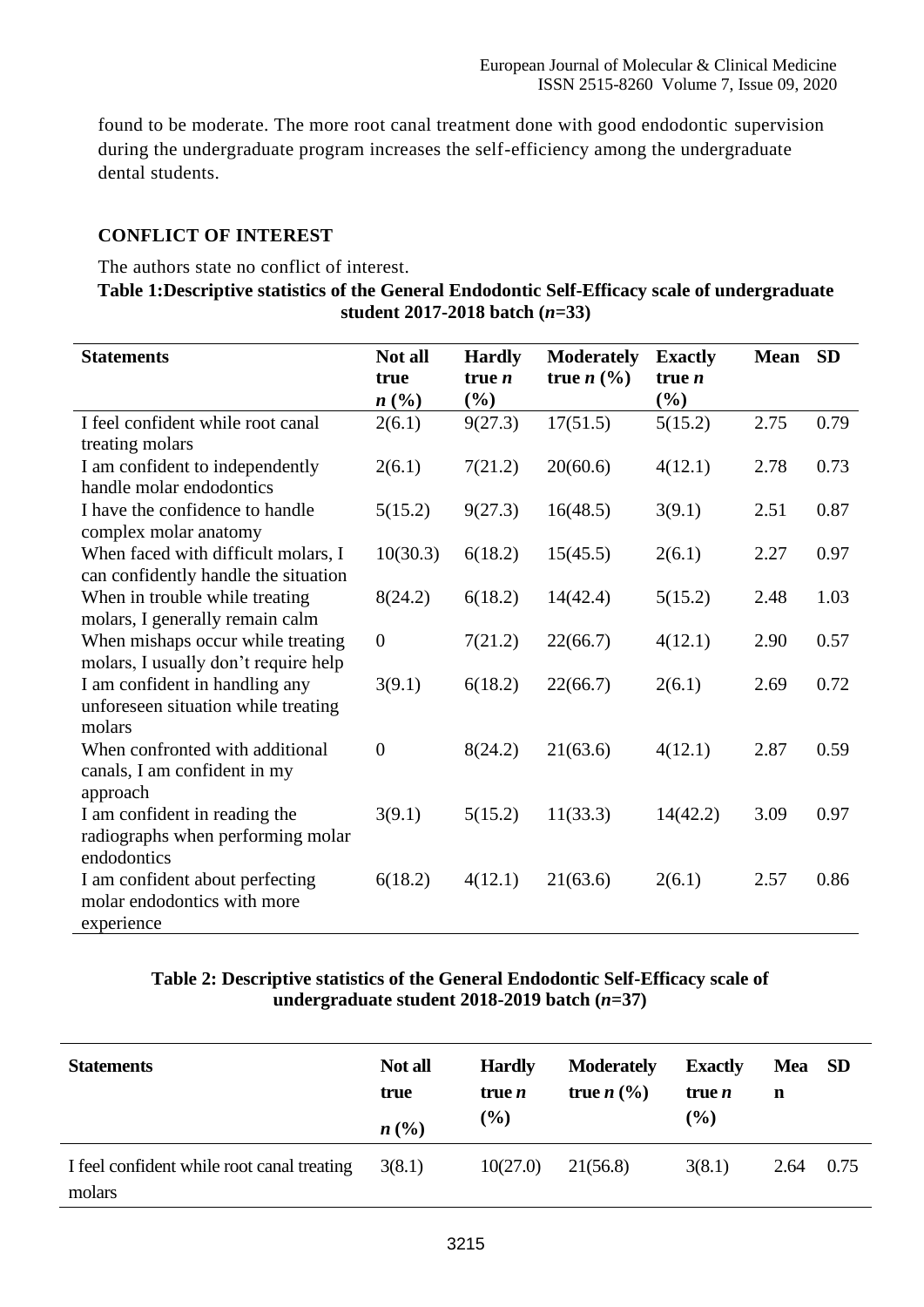| I am confident to independently handle<br>molar endodontics                     | 5(13.5) | 8(21.6)  | 20(54.1) | 4(10.8) | 2.62 | 0.86 |
|---------------------------------------------------------------------------------|---------|----------|----------|---------|------|------|
| I have the confidence to handle complex<br>molar anatomy                        | 4(10.8) | 11(29.7) | 17(29.7) | 5(13.5) | 2.62 | 0.86 |
| When faced with difficult molars, I can<br>confidently handle the situation     | 4(10.8) | 8(21.6)  | 22(59.5) | 3(8.1)  | 2.64 | 0.78 |
| When in trouble while treating molars, I<br>generally remain calm               | 2(5.4)  | 13(35.1) | 18(48.6) | 4(10.8) | 2.64 | 0.75 |
| When mishaps occur while treating<br>molars, I usually don't require help       | 3(8.1)  | 12(32.4) | 20(54.1) | 2(5.4)  | 2.56 | 0.72 |
| I am confident in handling any<br>unforeseen situation while treating<br>molars | 3(8.1)  | 8(21.6)  | 22(59.7) | 4(10.8) | 2.72 | 0.76 |
| When confronted with additional canals,<br>I am confident in my approach        | 1(2.7)  | 12(32.4) | 18(48.6) | 6(16.2) | 2.78 | 0.75 |
| I am confident in reading the radiographs<br>when performing molar endodontics  | 2(5.4)  | 10(27.0) | 16(43.2) | 9(24.3) | 2.86 | 0.85 |
| I am confident about perfecting molar<br>endodontics with more experience       | 3(8.1)  | 6(16.2)  | 22(59.5) | 6(16.2) | 2.83 | 0.79 |

AsshowninfigureII,therewasnosignificantstatisticalassociationedbetweendepresisonandsociodemographi ccharacteristicsofthestudiedwomen(p>0.05)exceptforsocio-economiccharacter**(Pvalue<0.005)**

## **Table 3: Descriptive statistic of undergraduate dental students with self-efficacy level, mean self-efficacy score and number of molar RCT performed.**

| <b>Variable</b>   | Low | Moderate high Total Mean SD |                |    |            |      | <b>Total molar RCT</b><br>performed |
|-------------------|-----|-----------------------------|----------------|----|------------|------|-------------------------------------|
| Batch 2017-2018 0 |     | 28                          | 5 <sup>5</sup> | 33 | 26.96 2.65 |      | -66                                 |
| Batch 2018-2019 4 |     | 22                          | 11             | 37 | 26.97      | 6.20 | -74                                 |
| Total             | 4   | 50                          | 15             | 70 | 26.97      | 4.70 | -140                                |

#### **REFERENCES**

1. Dahlström, L., et al., *'Working in the dark': Swedish general dental practitioners on the complexity of root canal treatment.* International endodontic journal, 2017. **50**(7): p. 636-645.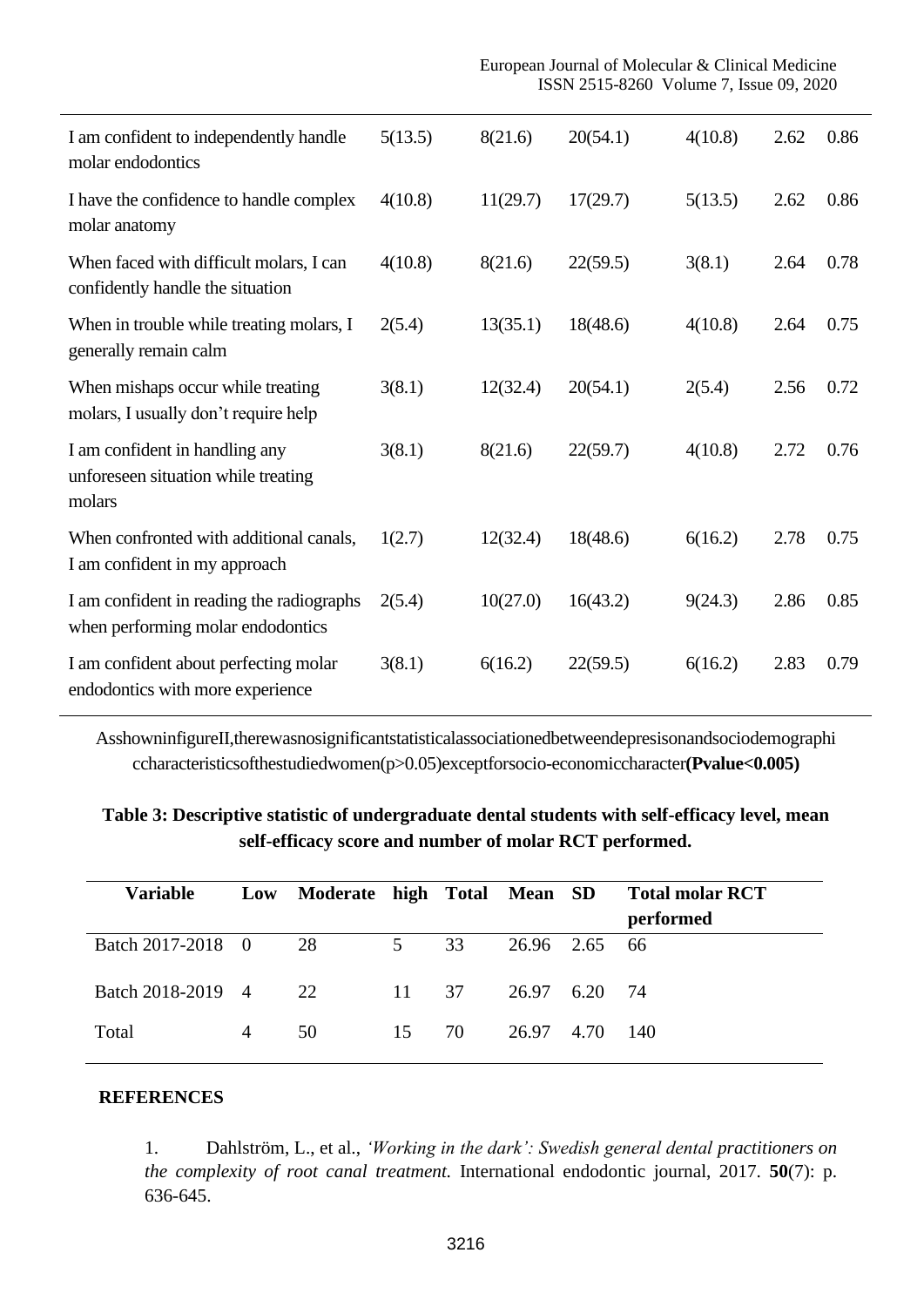2. Baaij, A. and A.R. Özok, *Influence of method of teaching endodontics on the selfefficacy and self-perceived competence of undergraduate dental students.* European endodontic journal, 2018. **3**(1): p. 31.

3. Bandura, A., *Self-efficacy: toward a unifying theory of behavioral change.* Psychological review, 1977. **84**(2): p. 191.

4. Haug, S., et al., *An investigation into security, self*‐*confidence and gender differences related to undergraduate education in endodontics.* International Endodontic Journal, 2020.

5. Bjørndal, L., M.H. Laustsen, and C. Reit, *Danish practitioners' assessment of factors influencing the outcome of endodontic treatment.* Oral Surgery, Oral Medicine, Oral Pathology, Oral Radiology, and Endodontology, 2007. **103**(4): p. 570-575.

6. Peciuliene, V., et al., *Attitudes of general dental practitioners towards endodontic standards and adoption of new technology: literature review.* Stomatologija, 2009. **11**(1): p. 11-4.

7. Peters, L.B., et al., *Prevalence of apical periodontitis relative to endodontic treatment in an adult Dutch population: a repeated cross-sectional study.* Oral Surgery, Oral Medicine, Oral Pathology, Oral Radiology, and Endodontology, 2011. **111**(4): p. 523-528.

8. Neukermans, M., et al., *Endodontic performance by Flemish dentists: have they evolved?* International endodontic journal, 2015. **48**(12): p. 1112-1121.

9. Field, M.J. and M.K. Jeffcoat, *Dental education at the crossroads: a report by the Institute of Medicine.* The Journal of the American Dental Association, 1995. **126**(2): p. 191-195.

10. Henzi, D., et al., *In the students' own words: what are the strengths and weaknesses of the dental school curriculum?* Journal of Dental Education, 2007. **71**(5): p. 632-645.

11. Brookman, D., *Vocational trainees' views of their undergraduate endodontic training and their vocational training experience.* International endodontic journal, 1991. **24**(4): p. 178-186.

12. Karaharju‐Suvanto, T., et al., *Gender differences in self*‐*assessed clinical competence–a survey of young dentists in F inland.* European Journal of Dental Education, 2014. **18**(4): p. 234-240.

13. Endodontology, E.S.o., *Quality guidelines for endodontic treatment: consensus report of the European Society of Endodontology.* International endodontic journal, 2006. **39**(12): p. 921-930.

14. Zimmerman, B.J., *Self-efficacy: An essential motive to learn.* Contemporary educational psychology, 2000. **25**(1): p. 82-91.

15. Bandura, A., *Guide for constructing self-efficacy scales.* Self-efficacy beliefs of adolescents, 2006. **5**(1): p. 307-337.

16. Schwarzer, R. and M. Jerusalem, *The general self-efficacy scale (GSE).* Anxiety, Stress, and Coping, 2010. **12**(1): p. 329-345.

17. Baaij, A., et al., *Self*‐*efficacy of undergraduate dental students in Endodontics within Aarhus and Amsterdam.* International endodontic journal, 2020. **53**(2): p. 276-284.

18. Murray, C.M. and N.P. Chandler, *Undergraduate endodontic teaching in N ew Z*